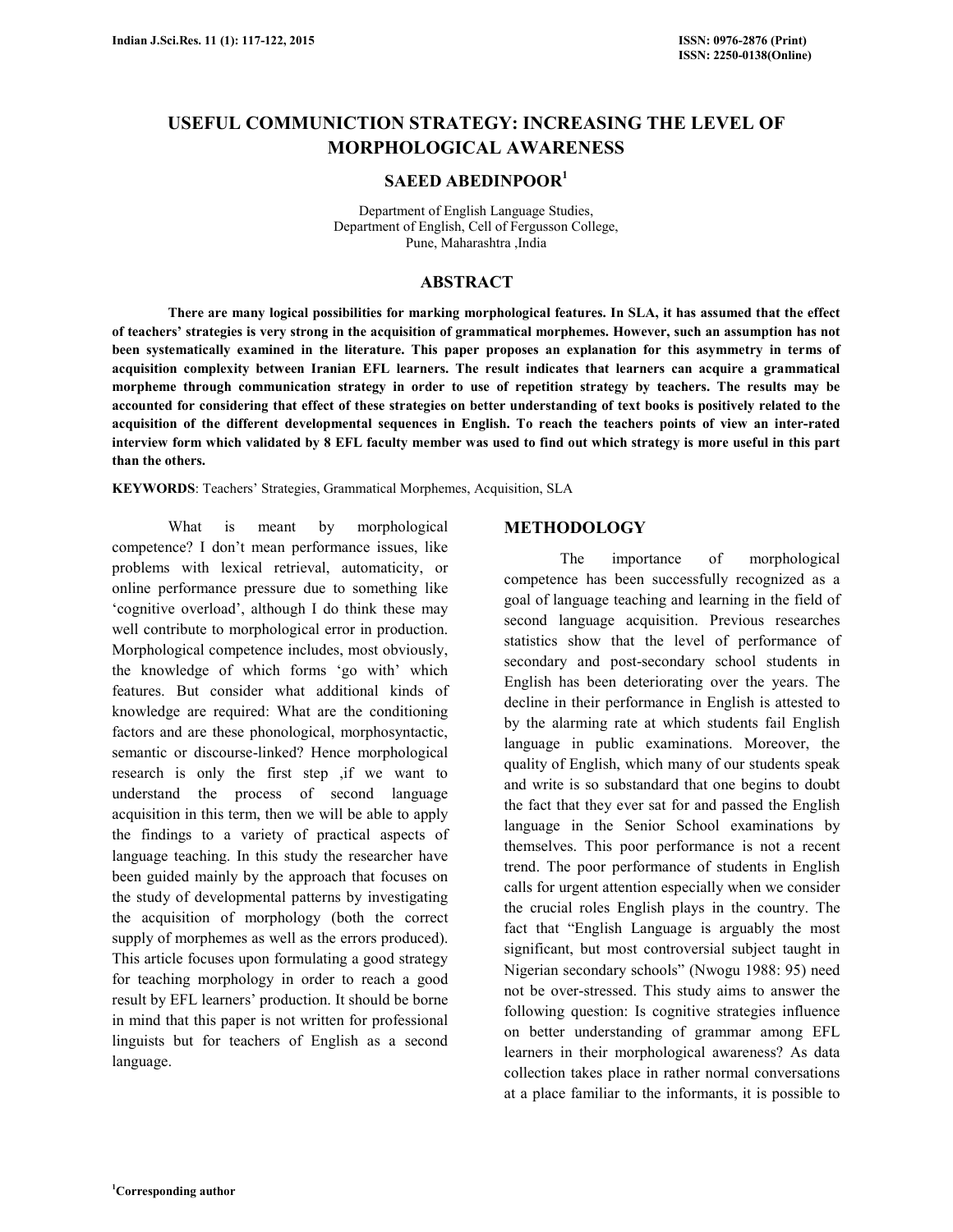elicit rather natural data, without or with only few disturbing effects that may occur with (laboratory) experiments or standardized testing situations. The data obtained from testing the hypothesis of the study analyzed via calculating all tests and in the descriptive form.

#### **SUBJECT AND PARTICIPANTS**

 An interview form for collecting EFL teachers opinions in whole Mazandaran and Guilan with participation of 159 teachers considered to find the easiest method of teaching morphological competences and on the other hand to chose the helpful and effective strategies of teaching.



#### **INSTRUMENTATION**

 An interview form which consisted of 7 different types of questions (multiple-choice, fill in the blanks and etc.) considered for data collection. EFL teachers weren't requested to write their names on their papers. Questionnaires were administered to all the participants of the study by the researcher and they were informed of the following points before beginning to complete them: 1: The questionnaire was not a test or measurement of their teaching capability and did not affect their evaluation. 2: The participants were informed that there was no time limit for completing the questionnaire; however, it took about 15 to 20 minutes for them to complete the form. The reliability of the questionnaire was estimated by 5 faculty member of IAU found to be 0.71 suggesting that the questionnaire enjoyed a satisfactory reliability index.

#### **DATA COLLECTION PROCEDURES**

 To conduct the research and to verify the hypothesis of the research, already put forward the following steps were taken to tackle the procedure of group assignment. The feedback from the teachers' points resulted that their students can recognize the usage of morphological competences but they are disabling to produce a sentence correctly in order to have accurate competences. The study started with the aim to act of recognizing and producing of inflectional morphemes to the importance of acquisition of grammatical morphemes. Next it was aimed to find the influence of teachers' methods and use of teaching strategies in the EFL classrooms tried out. In the questionnaire which was included from 6 questions3 questions specifically considered about method and strategies of teaching. Teachers were allowed to take as much time as they wanted or needed for filling the forms. The test lasted an average of20 minutes. The teacher did not have to answer the question in any particular order and they did not have to write anything on the blank line if they did not know the answer.

# **DATA ANALYSIS AND FINDINGS**

 After collection and review of the questionnaire and tabulating the different choices numbers, for each subjects the data of the study analyzed through descriptive statistics. As it is mentioned above I used an interview form and as it is seen below most of Iranian teachers believe that repetition strategy is the most effective strategy in order to apply this strategy by mix of contextualization features of teaching strategies among cognitive strategies. As it is showed based on the main topic and as it is exhibited below most of the teachers agree with the higher effect of repetition strategy among the other. About other factors which influence on morphological awareness the teachers mentioned of external factors such as formal instruction and learning setting is restricted to the rate and the ultimate attainment of the L2 development. The acquisition sequence does not alter, and the developmental stages cannot be skipped. At a particular developmental point, the interlanguage grammar is stable, if assessed through the 'emergence criterion'.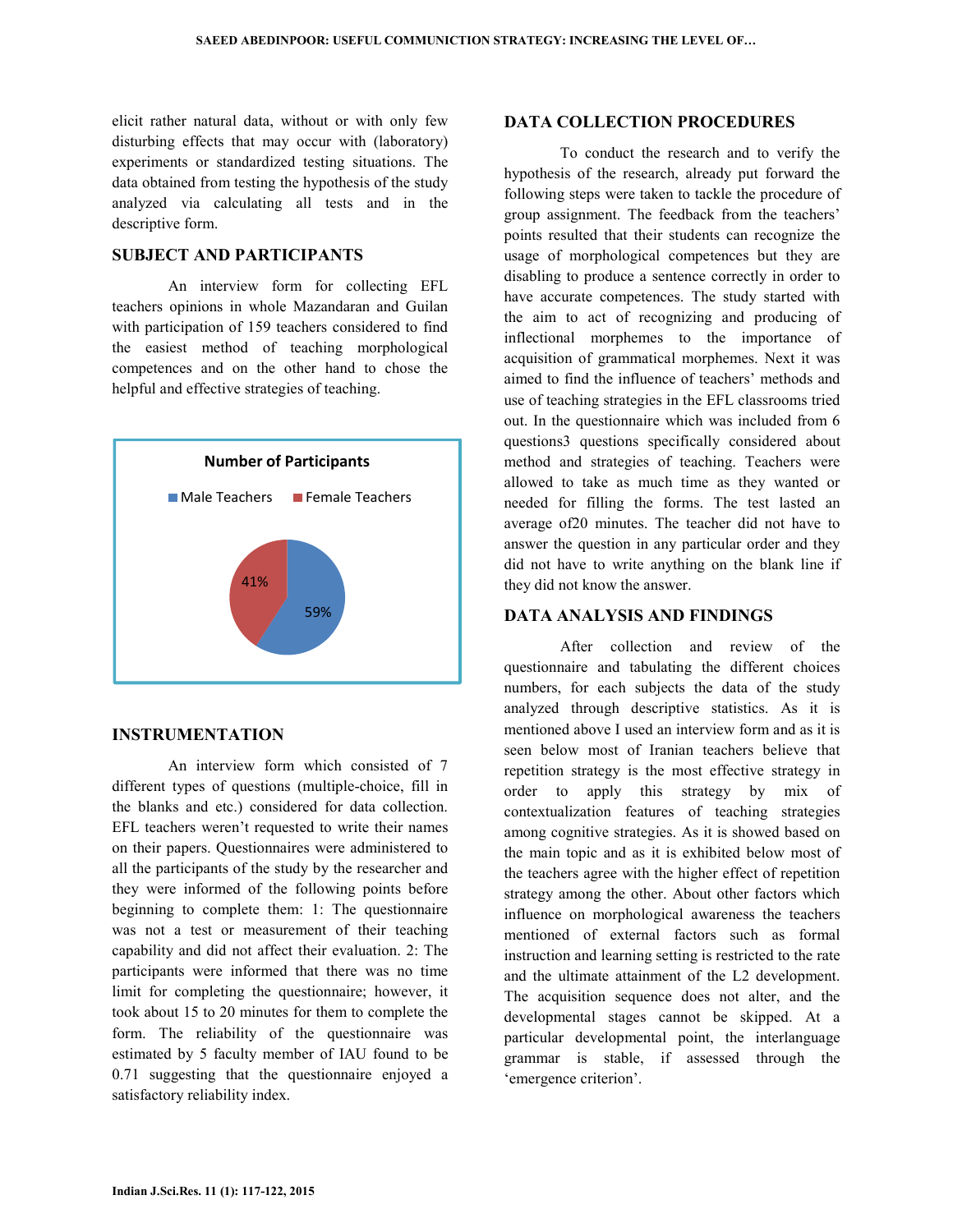

Further observations of teacher in their classroom show that the students' use of the inflectional morpheme indicated that some mistakes were made if they were required to create the phrase rather than fill in the blanks. In order to solve this problem they used repetition strategy in order to use functional planning. Although significant research exists in the branch of learning strategies, researches have only recently begun to examine best strategy of teaching in particular. Both ESL and EFL demand a sufficient focus on method of teaching and effective strategies which teachers can use based on each section of lesson. reflucture observations of teacher in their<br>show that the students' use of the<br>morpheme indicated that some mistakes<br>if they were required to create the phrase<br>fill in the blanks. In order to solve this<br>y used repetition s

#### **GENERAL DISCUSSION**

Morphological skills are important for sentence comprehension too. Inflections are parts of demand a sufficient focus on method of teaching and<br>effective strategies which teachers can use based on<br>each section of lesson.<br>**GENERAL DISCUSSION**<br>Morphological skills are important for<br>sentence comprehension too. Infle when combined with a stem they serve a grammatical function. Verb inflections are particularly important to comprehension: they denote contrast between, for example, past and present tense and singular and plural forms. In order to use context, learners must be able to use grammatical clues in sentences. Learners also use clues from grammatical construction to learn the meanings of new words. Coates (1999, p. 45) states that morphemes are further categorized into lexical morphemes (e.g. -full, -ness, etc.) or grammatical morphemes (e.g. -er, -s). Grammatical morphemes are part of inflectional morphology that underlies the processes involved in building grammatical word forms. Words that contain inflection are called inflected words (e.g. bigger, designing, etc.). Lexical morphemes are part of derivational morphology that is concerned with the processes involved in building lexical word forms. So, morphology is concerned with word forms and when combined with a stem they serve a grammatical function. Verb inflections are particularly important to comprehension: they denote contrast between, for example, past and present tense and singular and plural forms. In

produces of two-fits and formation of the ability to use the simulation particular simulation and more in the simulation that some more than the simulation of the simulation of the simulation of the simulation rules and m knowledge of word formation rules and the pairing between sounds and meanings is called morphological awareness (MA) (Kuo and Anderson, 2006). Carlisle (1995, p. 94) defines morphological awareness as "…. Children's conscious awarene awareness of morphemic structure of words and their ability to reflect on and manipulate that structure". With morphological awareness, learners are able to learn morphemes and morphemic boundaries by disassembling complex words into meaningful parts (e.g. adulthoods= adult  $+$  -hood+ -s), learning the meanings of roots, affixes (adult= not child, -hood= the state of being,  $-s=$  to indicate plural nouns), and reassembling the meaningful parts into new meanings (childhood, motherhood, fatherhood, and brotherhood). It is of importance to note that the concepts of morphological awareness and morphological acquisition are different. The concept of morphological awareness implies the learners' use of metacognitive strategies of reflecting and manipulating word formation rules to drive the meaning of new words in the absence of communicative context . But the concept of morphology acquisition means the cognitive abilities to use and comprehend morphological structure in natural speech and does not necessarily entail metacognitive strategies. Morphological awareness helps learners in many respects. As Kuo and Anderson (2006) argue morphological awareness makes the learner more aware of the writing system. Learners can also perceive spelling and phonological irregularities with the morphological knowledge (e.g. body bodily; mouse- mice). There is increasing interest in morphological awareness as a main aspect of vocabulary knowledge, especially in reading. First of all, Singson et al. (2000) state that morphemes e state of being, -s= to indicate plural nouns), and<br>assembling the meaningful parts into new meanings<br>hildhood, motherhood, fatherhood, and<br>otherhood). It is of importance to note that the<br>nocepts of morphological awarene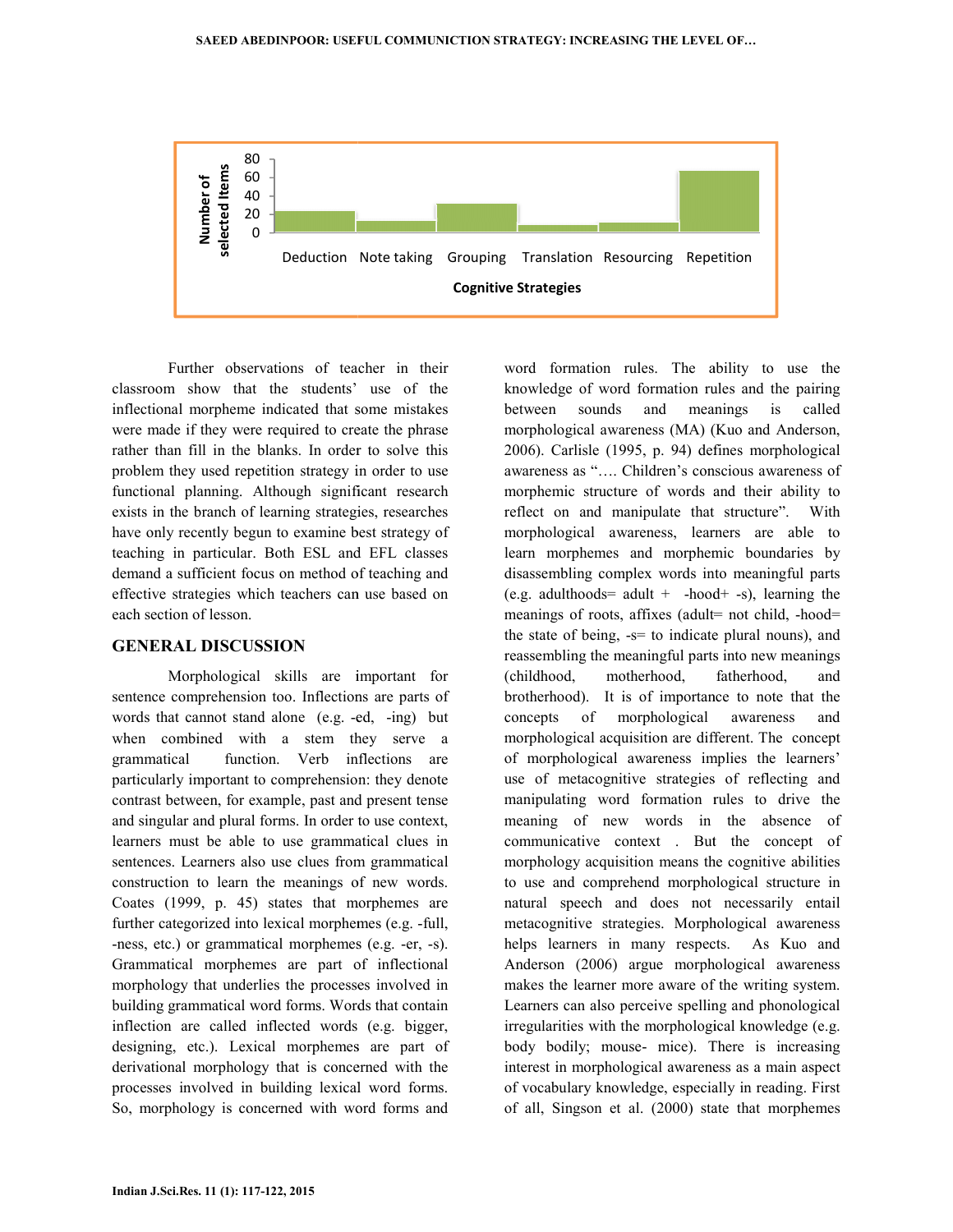have semantic, phonological and syntactic features that express the role of a given word in the reading context (e.g. -s in the verb walks shows that the action doer is the only one person who does the action in the present time). In addition, Sandra (1994) is of the opinion that words are organized in the mental lexicon according to their phonological properties with morphological knowledge as a framework for storing words. The relationship between morphological awareness and reading may be reciprocal or directional (Chung and Hu, 2007; Kuo and Anderson, 2006). During the research it was found that all previous researchers had a common opinion about the effect of L1 on second language acquisition mainly in term of inflectional morphemes As a matter of fact this opinion failed by the results of this study. Because not only by teachers opinions on interview forms with high percent of mention in their cause of L1 as a key for simplification of teaching L2, but also by scoring students tests result and their own opinion , the effect of L1 on learning English as a second language is undeniable. A good point that there is expectation on the result of this study through previous one in term of effect of L1 on learning L2 is that there is some similarities in Persian language and this essential affect on students knowledge for considering and choosing the correct answer in addressing a related subject. It is undeniable through seeking corpus- picture test and it's result. Teachers' common points about the priority of learning plural form and affect of L1 available below:

-Using countable and sensible in the class through using some sentences in L1 for comparison in low level classes and enormous example has more affect in this subjects.

-Existence of many kinds of classic and Modern materials (Exam: Flash cards, PPT, Slides) is the other power for better teaching quality enrichment.

 The achieved result about the range of learning inflectional morphemes which enrich from this study has been designed in the following diagram. As you can see in the figure1 repetition is on the highest range of choices and most of teachers have common opinion that repetition is the best strategy for teaching morphology in the term of acquisition. However contextualization have the second range and as we know this strategy is one of the best way for effective teaching, But in this point it could not sit in a prior range.

# **CONCLUSION**

 In this article, we reviewed in detail cognitive strategies for increasing morphological awareness among EFL learners with the participation of Guilan and Mazandaran province. We have shown that the acquisition order of grammatical morphemes is highly affected by the learner's related to the teachers' strategy of teaching. As a matter of fact the students products and recognition mainly relates to the strategy which is use by teachers in the class, to some extent, teachers believed that what is difficult and what is easy for language learners is based on their L1s and their practice. This study clearly shows that there is indeed an effective teaching is available when learning morphological competences happening through using influential strategy by teachers. Returning to the original research questions, this study also provides evidence that shows the . These findings should be interpreted the light of several limitations. First, the number of questions was limited; therefore the relative ineffectiveness of reacts in explaining the strategies of teaching could be a function of this limited number of questions. Although they were still large enough to run statistical analyses, the results of these analyses should be interpreted with caution. To confirm or disconfirm the findings of this study, future research measuring these abilities with other measurement tools is needed. Despite these short-coming, the results of this study suggest that other effective strategy which should be use for influential teaching in order to have good products by learners to make learners be aware of morphological sections and competences.

# **REFERENCES**

- Akande, A.T.(2005).Morphological errors in the English usage of some Nigerian learners: causes and remedies. Retrieved from morphology online. com/documents/ Akande3 ug05. Pdf on 14 (November 2009)
- Anderson, R. and Shirai, Y.(1994).Discourse motivations for some cognitive acquisition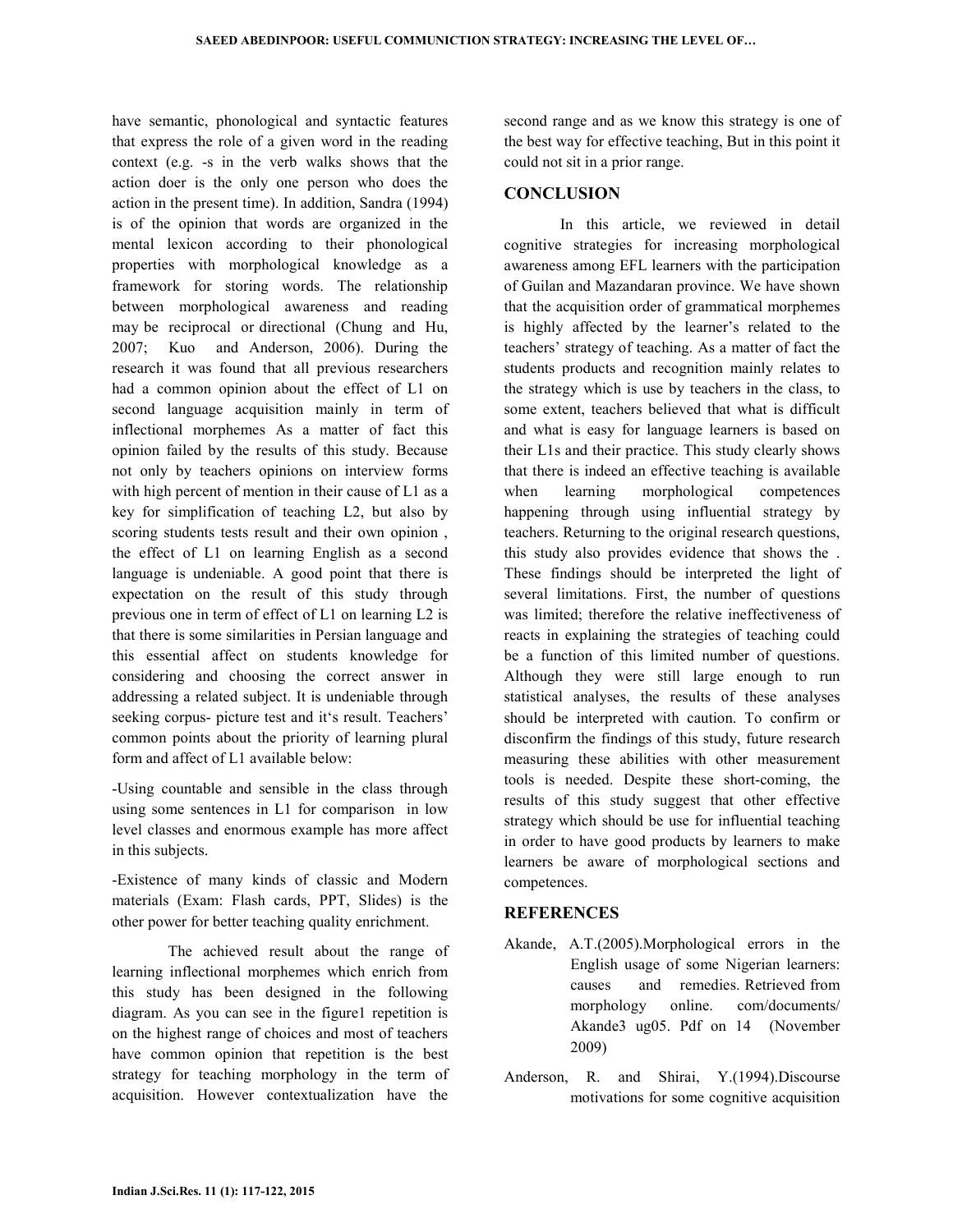principles. In Susan M. Gass and Larry Selinker (2008) Second language acquisition: an introductory course  $(3<sup>rd</sup> ed)$ . New York: Routlage.

- Bailey, N., Madden, C., and Krashen, S.(1974). Is there a "natural sequence" in adult second language learning? Language learning, 24,235-243.
- Brown, R. (1973). A first language: the early stages. Cambridge, Massachusetts: Harvard University Press.
- Cook, V. (1993). Linguistic and second language acquisition. New York: St. Martin's press.
- Dualy, H. C. and M. K. Burt. 1973. 'Should we teach children syntax?' Language Learning, 23: 245-258.
- Dualy, H.C., and Burt, M.K.(1974). Natural sequences in child second language acquisition. Language learning, 24, 37-53.
- Ellis, R.1986. Understanding Second Language Acquisition. Oxford: Oxford University press.
- Gass, S.M. and Selinker, L. (2001). Second language acquisition: an introductory course. Mahwah, New Jersey: Lawrence Erlbaum Associates, Inc.
- Hatch, E.(1978b). Acquisition of syntax in a second language . In Richards (Ed.), Understanding second and foreign language learning :Issues and approaches. Rowley , MA.: Newbury House.
- Hakuta, K.(1986). A case study of Japanese child learning English as a second language. Language learning, 26, 3211-351.
- Hakuta, K.(1986). Mirror of language . The debate on bilingualism. New York: Basic Books.
- Krashen, S. (1977). The monitor model of adult second language performance. In Burt, M., Dualy, H. & Finocchiaro, M. (eds), Viewpoints on English as a second language . New York: Regents, 152-61.
- Makino, T.(1980). Acquisition order of English morphemes by Japanese secondary school

students. In Roger Hawkins (2001). Second language syntax: a generative introduction. Massachusetts: Blackwell Publishers Inc.

- Pawlak, M. (2008). The effect of Corrective Feedback on the Acquisition of the English Third Person –s Ending. In Gabrys-Barker, D. (ed) (2008).Morphosyntactic issues in second language acquisition. Toronto: Multilingual Matters. Retrieved from www.gigapedia.com on November 2009.
- Ortega, L.1995. The effect of planning in L2 Spanish narratives. University of Hawai 'i
- Pawlak, M. (2008). The effect of Corrective Feedback on the Acquisition of the English Third Person –s Ending. In Gabrys-Barker, D. (ed) (2008).Morphosyntactic issues in second language acquisition. Toronto: Multilingual Matters. Retrieved from www.gigapedia.com on November 2009.
- Pica, T. 1983. 'Adult acquisition of English as a second language under different conditions of exposure.' Language Learning, 33:465- 497.
- Rosansky, E. (1976). Methods and morphemes in second language acquisition. Language learning, 26, 409-425.
- Salaberry, M. R. (2000). The acquisition of English past tense in an instructional setting. System, 28, 135-152.
- Schmidt, R.(1992). Psychological mechanisms underlying second language fluency. Studies in Second language Acquisition 1:91-117
- Selinker, L. 1972. Interlanguage. International Review of Applied Linguistics, X(3, 209– 231)
- Stauble, A .M. &Schumann. (1983). Towards a description of the Spanish-English basilang. In K. M. Baily, M. H. Long, & S. Peck (EDS), Sec and language acquisition studies. Rowley, MA: Newbury House, pp. 68-82